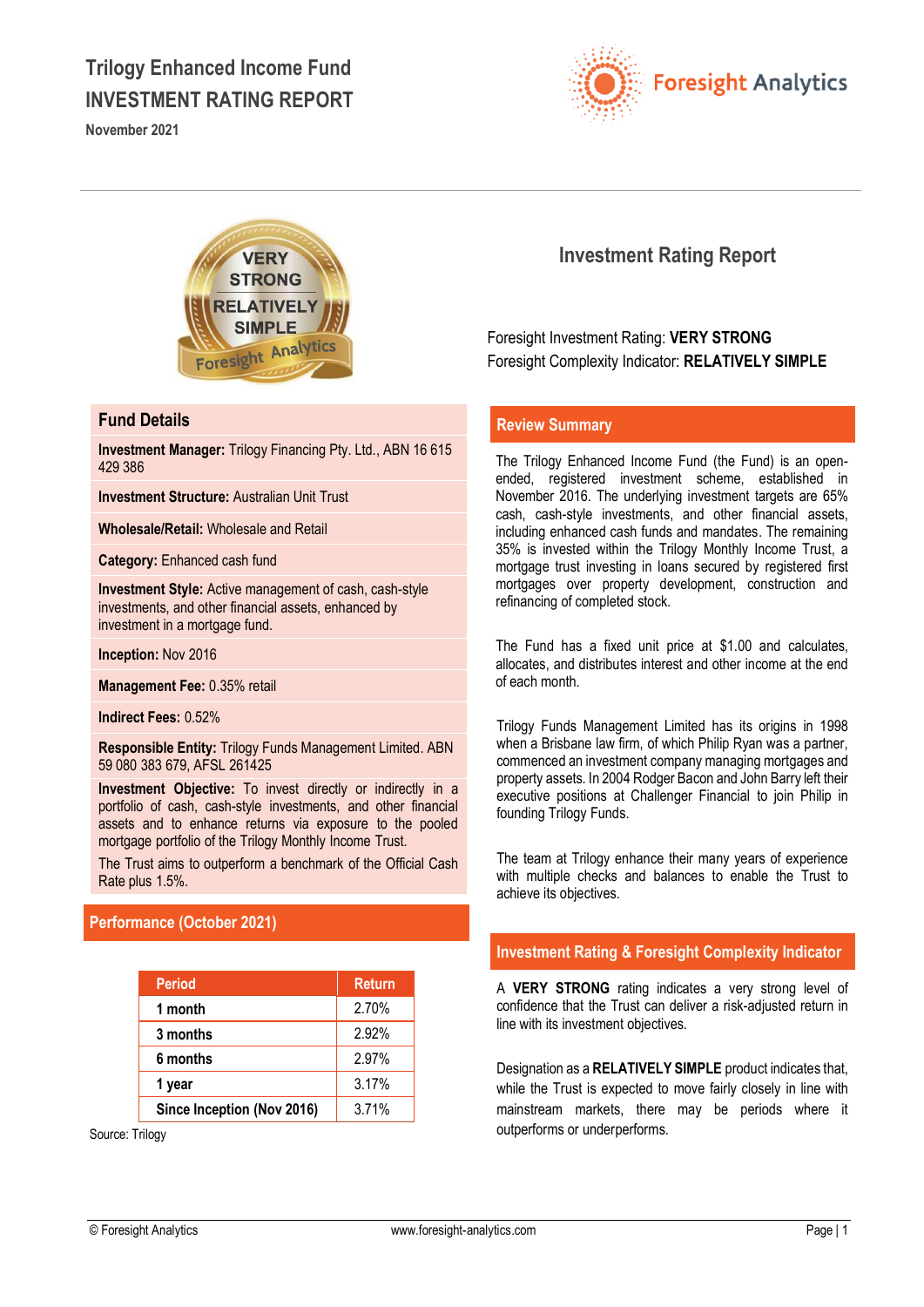

# **Fund Details**

| <b>Dominant Strategy</b>         | Diversified Income?                                                                                                                                                                                                                                          |
|----------------------------------|--------------------------------------------------------------------------------------------------------------------------------------------------------------------------------------------------------------------------------------------------------------|
| <b>Investment Structure</b>      | <b>Australian Unit Trust</b>                                                                                                                                                                                                                                 |
| <b>Investment Manager</b>        | Trilogy Financing Pty. Ltd.                                                                                                                                                                                                                                  |
| <b>Sub-Investment Manager</b>    | N/A                                                                                                                                                                                                                                                          |
| <b>Trustee/RE</b>                | <b>Trilogy Funds Management Limited</b>                                                                                                                                                                                                                      |
| <b>KEY FEATURES</b>              |                                                                                                                                                                                                                                                              |
| <b>Fund Inception</b>            | November 2016                                                                                                                                                                                                                                                |
| <b>Domicile</b>                  | Australia                                                                                                                                                                                                                                                    |
| <b>Legal Form</b>                | Registered Managed Investment Scheme                                                                                                                                                                                                                         |
| <b>APIR Code</b>                 | <b>TGY9789AU</b>                                                                                                                                                                                                                                             |
| <b>Geographic Mandate</b>        | Australia                                                                                                                                                                                                                                                    |
| Open/Closed                      | Open                                                                                                                                                                                                                                                         |
| <b>Management Costs Direct</b>   | 0.35% of total FUM                                                                                                                                                                                                                                           |
| <b>Management Costs Indirect</b> | 0.52% of total FUM                                                                                                                                                                                                                                           |
| <b>Target Return</b>             | Official Cash Rate plus 1.5% p.a. (before fees).                                                                                                                                                                                                             |
| <b>Distributions</b>             | Distributions are paid monthly in arrears.                                                                                                                                                                                                                   |
| <b>FUM</b>                       | \$81.35m as at October 2021                                                                                                                                                                                                                                  |
| <b>Minimum Subscription</b>      | \$5,000                                                                                                                                                                                                                                                      |
| <b>Subsequent Subscription</b>   | \$1,000                                                                                                                                                                                                                                                      |
| Withdrawals                      | Accepted every day. A 30-day notice period is required for withdrawals, but they may be<br>processed and paid quicker at the discretion of Trilogy (while the Fund is liquid). A withdrawal<br>period of up to six months is allowed under the Constitution. |
| Liquidity                        | 80% of the Fund's assets must be realised within the period specified in the Constitution, which is<br>six months.                                                                                                                                           |
| <b>PRIMARY CONTACT</b>           |                                                                                                                                                                                                                                                              |
| <b>Name &amp; Title</b>          | Alison Lancaster - Head of Investor Relations & Distribution                                                                                                                                                                                                 |
| <b>Email Address</b>             | a.lancaster@trilogyfunds.com.au                                                                                                                                                                                                                              |
| <b>Telephone Number</b>          | 07 3039 2828                                                                                                                                                                                                                                                 |
| Website                          | trilogyfunds.com.au                                                                                                                                                                                                                                          |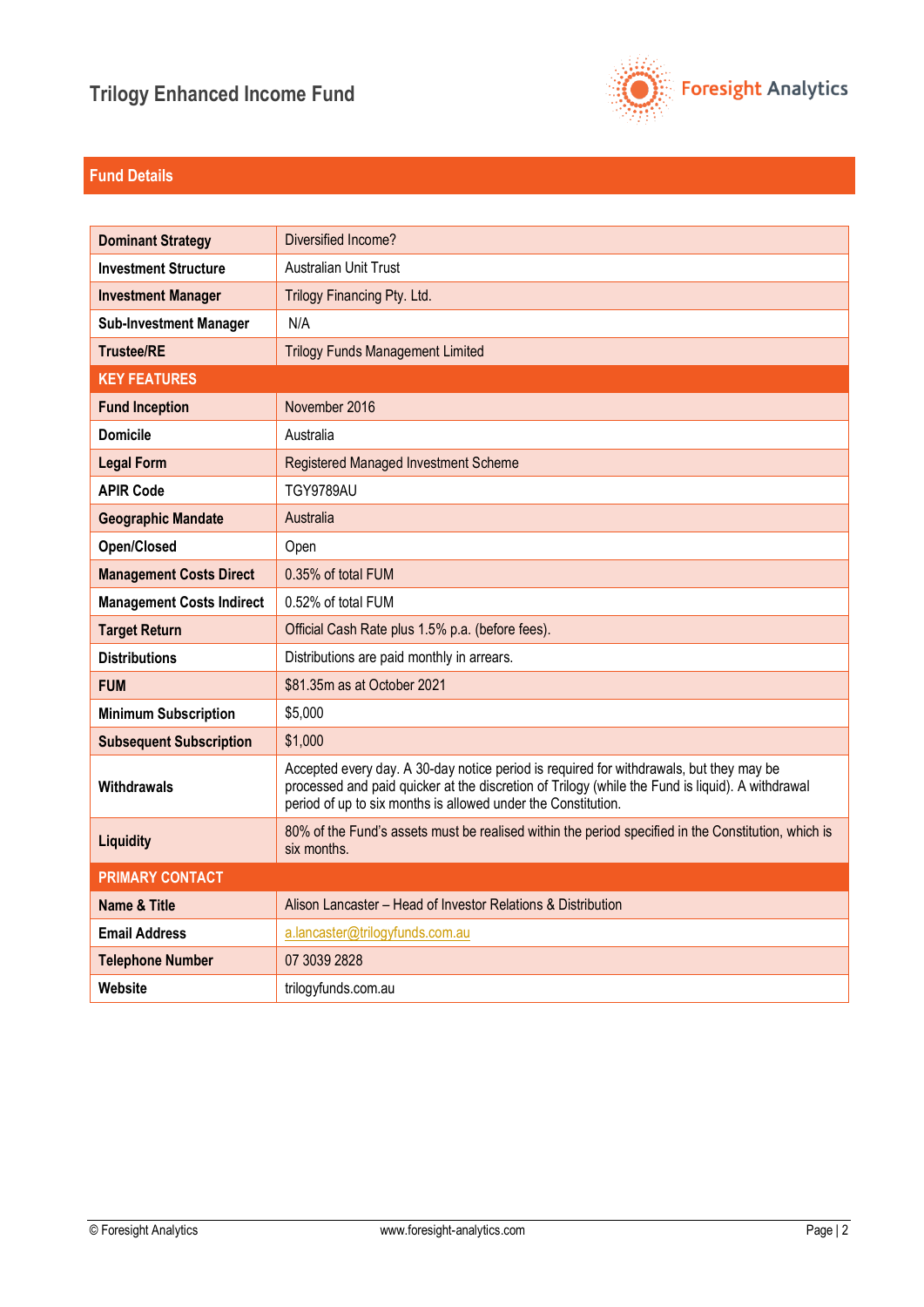

### **Investment Profile**

### **HISTORY/BACKGROUND**

Trilogy Funds Management Limited has its origins in 1998 when a Brisbane law firm, of which Philip Ryan was a partner, started an investment company managing mortgages and property assets. In 2004 Rodger Bacon and John Barry left their executive positions at Challenger Financial to join Philip in founding Trilogy Funds. Trilogy Funds Management is a 100% subsidiary of Trilogy Services Trust, which is majority owned by Rodger Bacon. The other shareholders are senior executives of the company including Justin Smart, Phillip Ryan and John Barry.

Trilogy launched the Trilogy Monthly Income Trust, a pooled mortgage trust, in February 2007.

The five years following the Global Financial Crisis (GFC) were difficult for pooled mortgage funds, with almost all pooled mortgage funds closing and/or in distress. During this time, Trilogy − at the request of investors − became a Responsible Entity (RE) of an external fund, the Pacific First Mortgage Fund. It also acted as RE for a further external pooled mortgage-related fund.

Trilogy launched Trilogy Enhanced Cash in 2016 to complement the mortgage trust and provide an investment with enhanced liquidity. The name of the Trilogy Enhanced Cash Trust changed to the Trilogy Enhanced Income Fund (TEIF) on July 2020. A new PDS was released, with some changes to redemption and liquidity guidelines.

### **OBJECTIVE**

The Investment Manager aims to provide investors with monthly returns in excess of traditional cash products by partially investing in a pooled mortgage fund. The objective of the Fund is to provide a stable unit value of \$1.00 and enhanced liquidity compared to investment in a mortgage-type fund.

### **FUNDS UNDER MANAGEMENT**

The Fund has funds under management of circa \$81.35m as at 30 October 2021. In total as at 31 October 2021, Trilogy manages over \$800 million across mortgage trusts, enhanced income funds and property syndicates.

### **INVESTMENT UNIVERSE**

The Fund targets a 65% allocation to cash, cash-style investments and other financial assets as well as a 35% allocation to the Trilogy Monthly Income Trust.

Cash and cash-style products can include the following:

- cash at banks
- short-to-medium-term bank term deposits
- bank bills
- promissory notes
- bonds
- fixed or floating rate securities
- income securities

These securities can be accessed directly or indirectly through investment in listed or unlisted managed investment schemes. The current investment portfolio is a mix of cash, term deposits, investment in three external funds and three direct security mandate through FIIG.

The Trilogy Monthly Income Trust invests primarily in commercial real estate debt secured by registered first mortgages. The underlying loans can be up to \$30m on properties located on the eastern seaboard of Australia, in capital cities and regional town centres. The type of property may be residential, commercial, development, retail or industrial.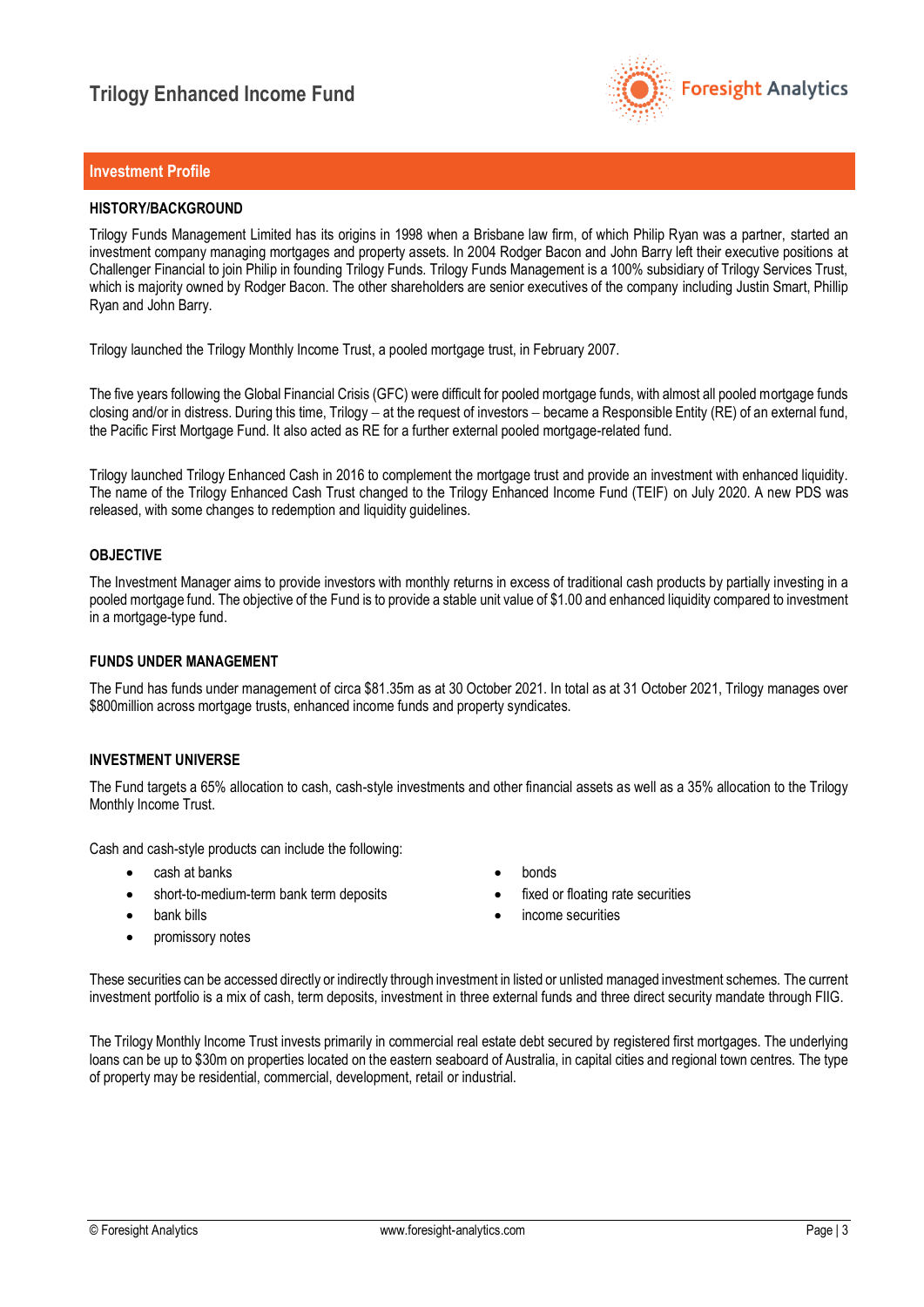

# **Investment Philosophy & Strategy**

Trilogy's investment philosophy is to provide a monthly income stream with returns greater than traditional cash products. Trilogy enhances the Fund's returns by investing in an adverse portfolio of relatively short-term property loans, secured by registered first mortgages, and available through the Trilogy Monthly Income Trust.

### **Investment Process**

The investment process for the Trilogy Enhanced Income Fund combines the following key functions:

- 1. Selection of cash, cash-style investments, and other financial assets
- 2. Due diligence and selection of external cash managers
- 3. Portfolio asset allocation
- 4. Fund reporting and monitoring

Trilogy uses a combination of direct cash deposits to ADIs, investment mandates to cash and fixed-interest managers, and investment in cash-style funds. Investments are differentiated as core or non-core holdings to assist with redemption liquidity.

| Investment mandates | The Portfolio Manager works with the Treasury Committee to define the Fund's mandate, including<br>requirements for liquidity, volatility risk, credit risk and asset class ranges. |
|---------------------|-------------------------------------------------------------------------------------------------------------------------------------------------------------------------------------|
| Investment funds    | Due diligence on cash/FI managers includes comprehensive research into the offer and the<br>investment provider, including direct meetings.                                         |

The Treasury Committee is involved in each step of the process, and approves the hiring of new managers or the removal of existing managers.

#### **Portfolio Asset Allocation**

This includes managing allocations to the various cash assets and underlying managers, with particular emphasis on tracking and projecting liquidity requirements and maintaining the \$1.00 unit value.

### **Cash Flow Management**

Trilogy engaged an external IT resource – Adaptive Insights – to build a customised loan and portfolio forecasting system, which will replace the current internal systems. This project is predominantly complete and is being incorporated into current reporting and forecasting models.

### **Investment Team**

The Portfolio Manager for the Fund is Henry Elgood. He works closely with Trilogy's finance team and the Treasury Committee to determine asset allocations for the Trust.

|                                              | <b>EXPERIENCE</b>                                                                                                                                                                                                      |
|----------------------------------------------|------------------------------------------------------------------------------------------------------------------------------------------------------------------------------------------------------------------------|
| <b>Henry Elgood</b><br>Head of Investments - | Henry Elgood combines his role as Head of Investments with that of Chief Risk Officer. Henry has<br>years of experience in the financial services industry and has acted as director for several private<br>companies. |
| <b>Fixed Interest</b>                        | Henry is responsible for the daily asset allocation, ensuring the portfolio aligns with the current<br>investment strategy, and reporting to the Board on performance-based metrics.                                   |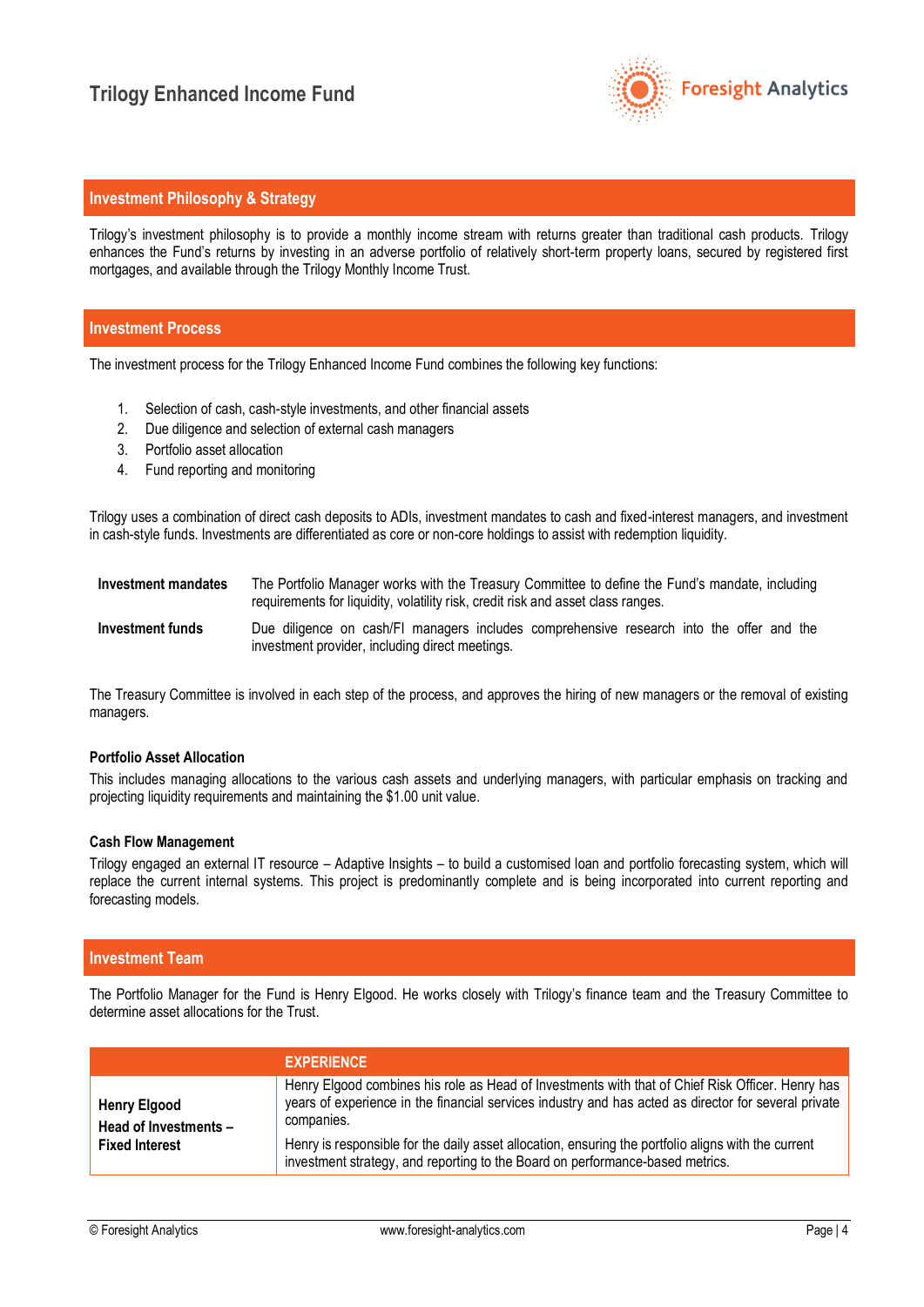

| <b>John Barry</b><br><b>Treasury Committee</b>   | John Barry is Trilogy's Executive Director and also sits on the Treasury Committee. John has nearly<br>40 years of experience guiding the strategic product operations of several of Australia's leading<br>financial services providers.<br>Previously, John headed up ABN AMRO's reverse mortgage and social infrastructure divisions. He<br>was a board member and the Head of Property for Challenger, where he was instrumental in its<br>growth as a broad-based financial services company. He was responsible for establishing the<br>Endowment Warrants and the structure and establishment of Challenger's long-term annuities. |
|--------------------------------------------------|-------------------------------------------------------------------------------------------------------------------------------------------------------------------------------------------------------------------------------------------------------------------------------------------------------------------------------------------------------------------------------------------------------------------------------------------------------------------------------------------------------------------------------------------------------------------------------------------------------------------------------------------|
|                                                  | Before Challenger, John worked in the corporate finance area of Morgan Grenfell Australia and<br>Rothschilds Australia, where he was a board member. John is also the Independent Non-<br>Executive Chairman of Westpac RE Limited, a subsidiary of the Westpac Banking Corporation.                                                                                                                                                                                                                                                                                                                                                      |
| <b>Philip Ryan</b><br><b>Treasury Committee</b>  | Philip Ryan is the founder and Managing Director of Trilogy and was instrumental in the company's<br>formation. He is also a member of Trilogy's Treasury Committee, Compliance Committee and<br>Investment Committee, and acts as General Counsel for Trilogy. Philip has been a solicitor of the<br>Supreme Court of Queensland and the High Court of Australia for 30 years, specialising in corporate<br>and commercial law.                                                                                                                                                                                                          |
|                                                  | Philip was a partner in a Brisbane law firm for 20 years and was a founding director of the fund's<br>management entity which evolved into Trilogy. In addition to qualifications in law, he has<br>qualifications in mortgage lending (Diploma of Mortgage Lending), financial services and<br>investment, and he is a Fellow of the Financial Services Institute of Australasia.                                                                                                                                                                                                                                                        |
| <b>Justin Smart</b><br><b>Treasury Committee</b> | Justin Smart has been the Chief Operating Officer for Trilogy and Director of RELM since 2007. He<br>is also a Certified Practising Accountant. Before joining Trilogy, Justin worked with Aussie Home<br>Loans and QBE Insurance. He also acted as the Financial Controller for the Australian<br>Commonwealth Government's HIH Insurance Relief Scheme and was the Financial Controller for<br>Charles Taylor Consulting's (a UK-listed Mutual Insurance Manager) Australian operations. He<br>commenced his career with a multinational Chartered Accounting firm, specialising in audit.                                              |
|                                                  | Justin's expertise encompasses technology, strategic planning and program delivery as well as<br>reviewing existing systems and processes to improve operational efficiencies. This, combined with<br>his experience across audit, insurance, home loans, and funds management, gives him a unique<br>understanding of driving efficiencies within the industry.                                                                                                                                                                                                                                                                          |
| <b>Rodger Bacon</b><br><b>Treasury Committee</b> | Rodger Bacon is the co-founder of Trilogy and is now the Executive Deputy-Chairman. Before<br>forming Trilogy, Rodger served as an Executive Director at Challenger International, where he<br>assisted in the establishment of Challenger Annuities and the development of a property portfolio<br>worth more than \$2.6b. Rodger also worked for 15 years at Schroder Merchant Banking group,<br>where he gained experience in all aspects of funds management. He is a Senior Fellow of the<br>Financial Services Institute of Australasia.                                                                                            |

# **Performance**

The Trilogy Enhanced Income Fund outperformed its benchmark of the Official Cash Rate plus 1.5% over all periods on a net distribution basis.

### **NET RETURNS (annualised) as at 31 October 2021**

|                            | <b>Return</b> |
|----------------------------|---------------|
| 1 month                    | 2.70%         |
| 3 months                   | 2.92%         |
| 6 months                   | 2.97%         |
| 1 year                     | 3.17%         |
| Since Inception (Nov 2016) | 3.71%         |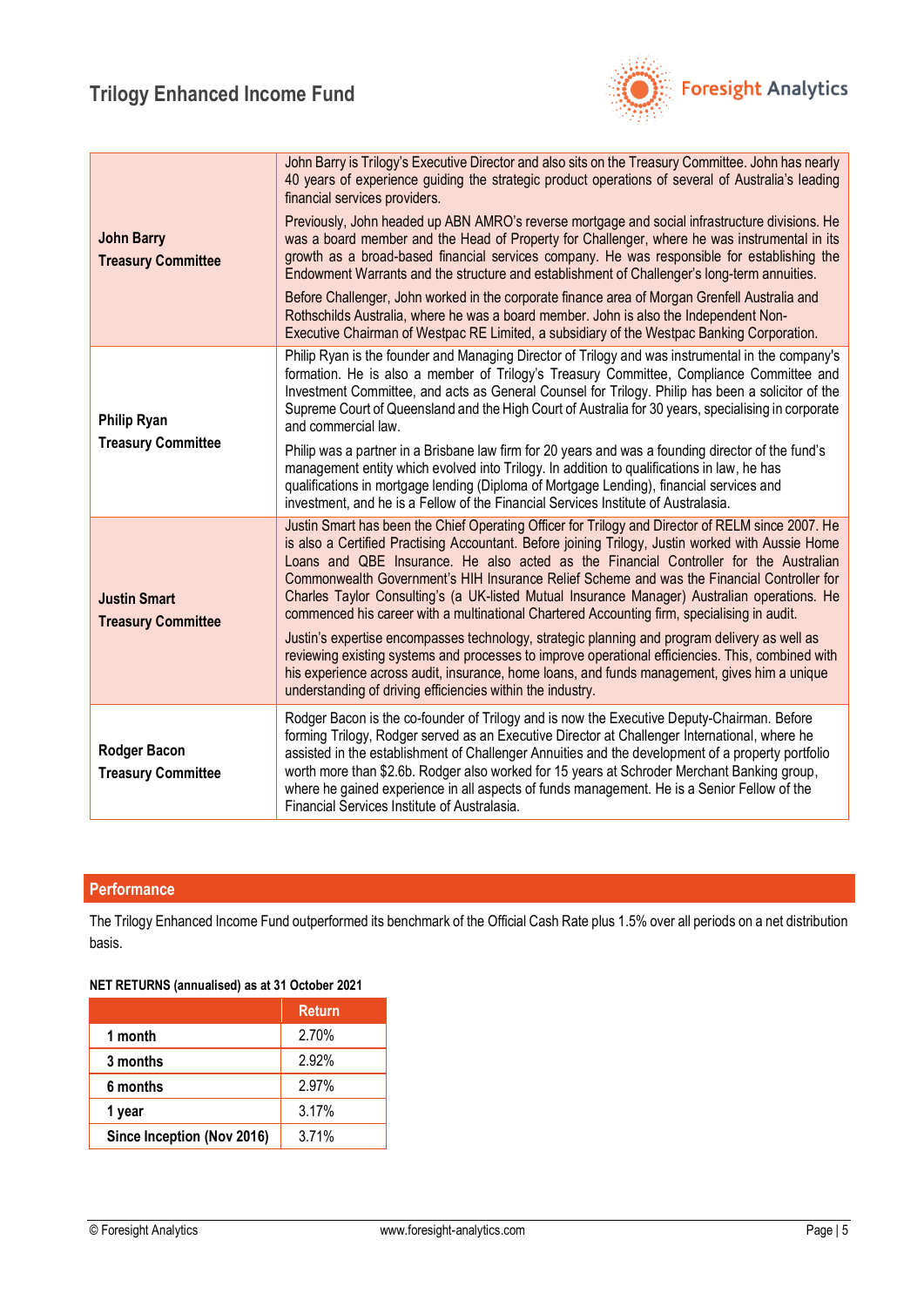





### **Business Management**

The key executives of Trilogy Funds Management are involved at all levels of management and compliance. There are 6 functional committees that report to the Board regularly. The Treasury Committee, Property Investment Committee, and the Lending Committee meet weekly. The Executive Risk Committee meets monthly and monthly updates are provided to the Board by the Head of Governance & Risk.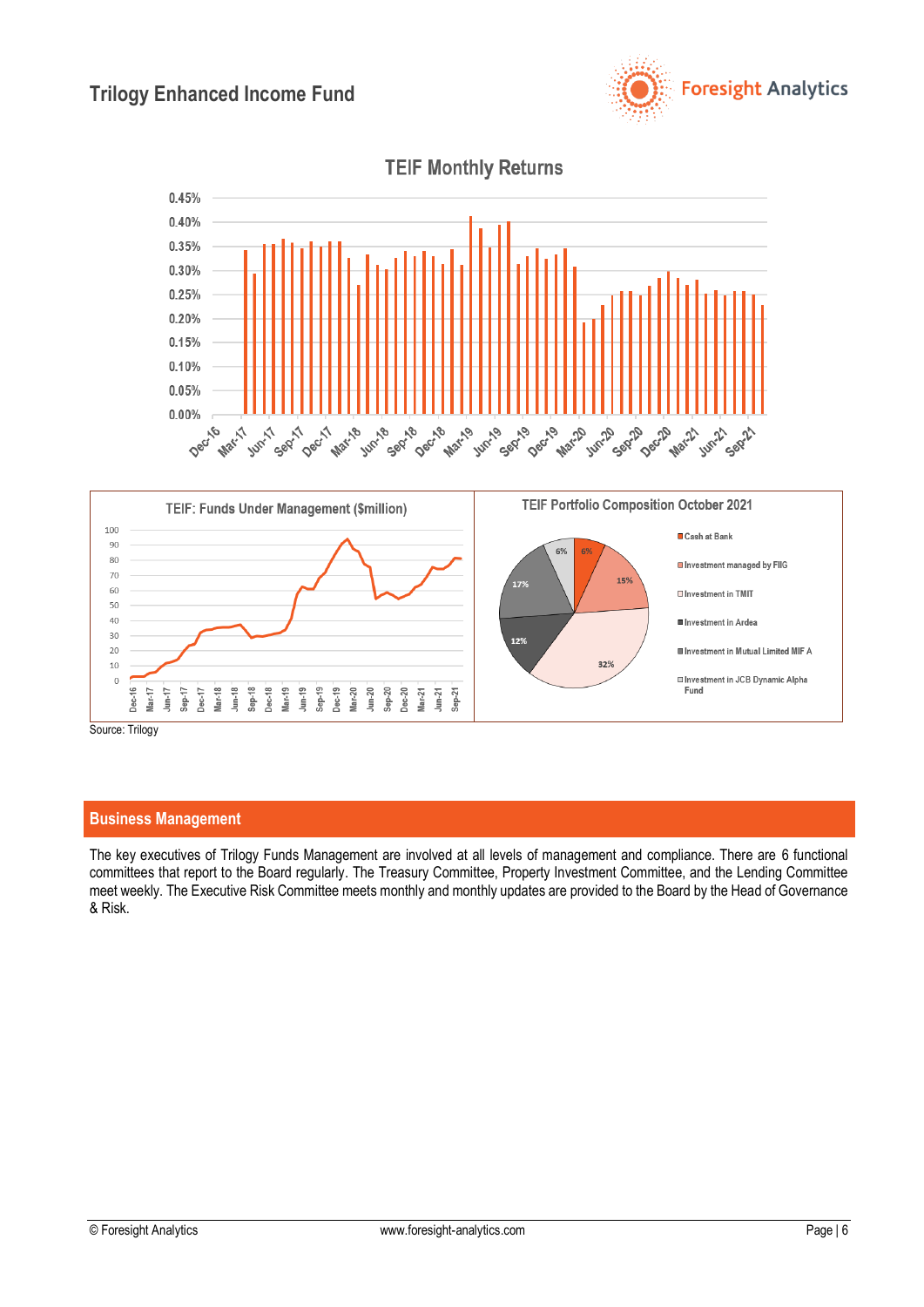



The compliance function is overseen by the Managing Director and Chief Risk Officer.

### **Compliance & Risk**

Risk management for the Fund is embedded in a due diligence process and ongoing monitoring. It is reported through the various committees, including the Lending Committee and the Treasury Committee.

Trilogy's compliance management system comprises of a framework of policies and procedures which set out roles, responsibilities, and tools for identifying and managing compliance obligations. The Compliance Plan for the Fund addresses compliance with the legal framework and Trilogy's ethical standards.

The Compliance Plan includes provisions to be adopted for

- management of the Fund:
- custody of the assets of the Fund;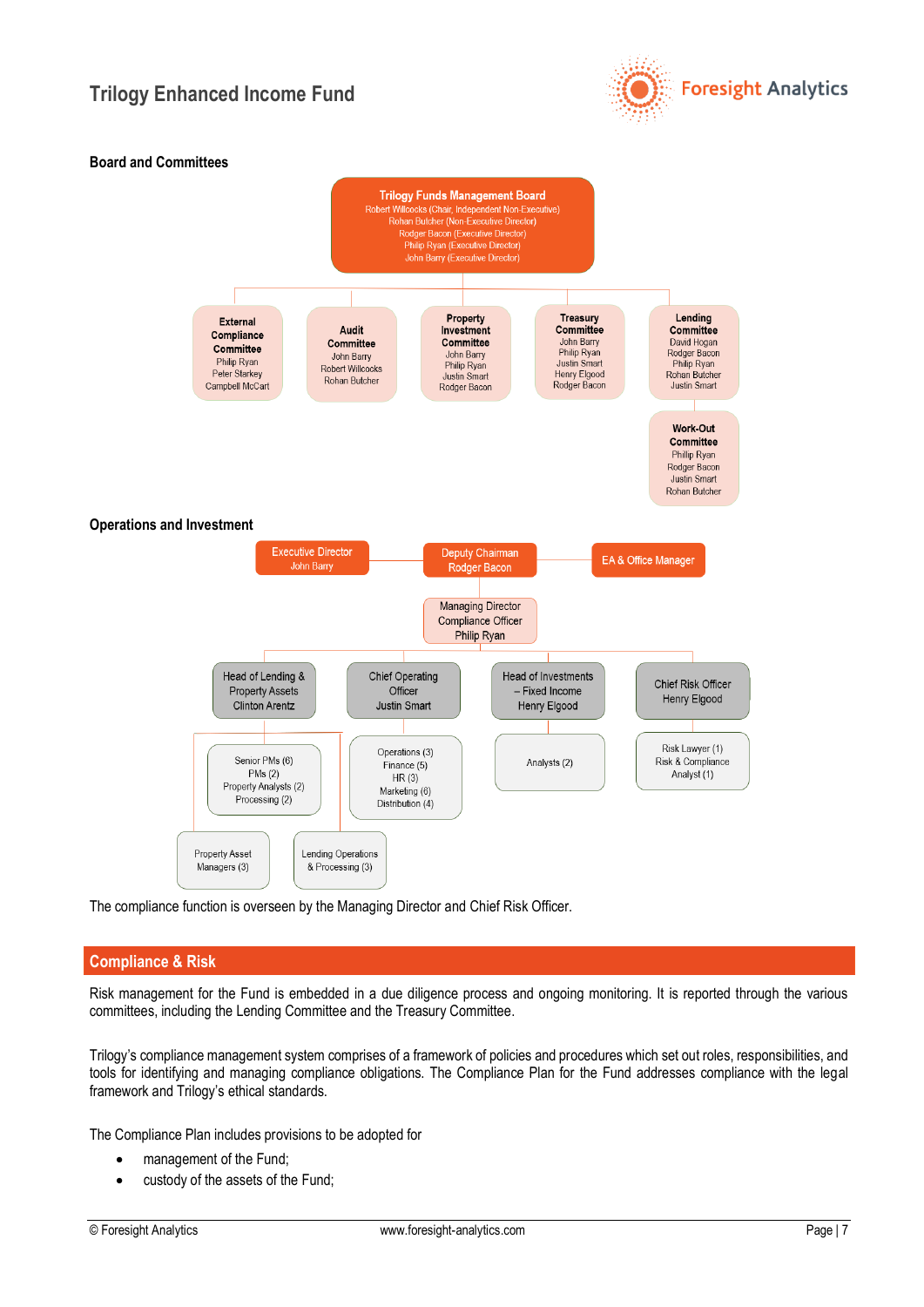

- valuations;
- methods for the handling of application money;
- Fund assets, income and payments;
- complaints handling and dispute resolution;
- audits;
- conflict of interests;
- monitoring, resolving and reporting suspected breaches of the Corporations Act; and
- formation and operation of the Compliance Committee.

The compliance function is overseen by the Managing Director and Chief Risk Officer.

## **Transparency & Reporting**

Investors receive monthly reports showing 1-month, 3 months, 1 year and since inception net distributions.

In addition, they receive

- a receipt of funds notification;
- annual tax statements; and
- annual periodic (transaction) statements, and an annual financial report, when requested.

There is an investor portal that enables the autonomous collection and review of these documents by investors.

# **THIRD-PARTY & SERVICE ADVISORS**

| <b>Fund Administrator</b> | In-house                                                       |
|---------------------------|----------------------------------------------------------------|
| Custodian                 | The Trust Company (Australia) Limited                          |
| <b>Taxation Advisor</b>   | PwC Australia (various) & BDO (statutory and compliance audit) |
| <b>External Auditor</b>   | <b>BDO</b> Australia                                           |
| <b>Fund Research</b>      | In-house                                                       |
| <b>IT Consultant</b>      | Wyntec                                                         |